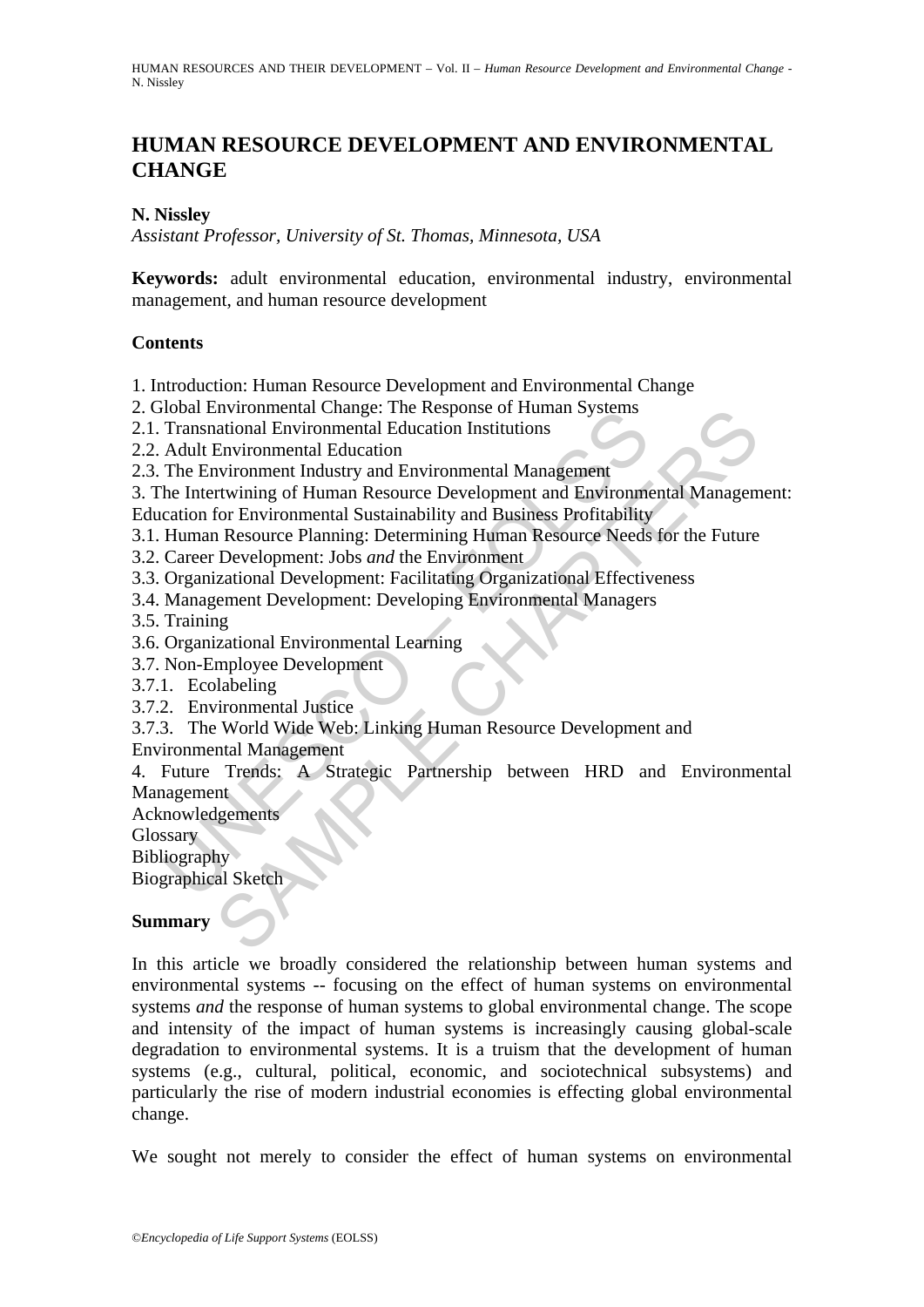systems; rather we considered the response of human systems to global environmental change. We focused on the response of corporations, and, more specifically, the corporation's response of human resource development -- manifested as a sort of adult environmental education in the workplace. Two forces were identified as having molded a human resource development response to global environmental change. One has been the force of educators -- as it seeks to leverage education as a means of achieving sustainable development. The other has been the force of businesses -- as it seeks to transform business practices through more sustainable forms of management.

Environmental management has developed as a sort of applied, action-oriented, adult environmental education practiced by businesses. It has bridged the knowledge versus action chasm between environmentalists and adult environmental educators – creating, instead, a knowledge *and* action orientation. We considered the human resource development functions that are most affected by the greening of business: human resource planning, training, management development, career development, and organizational development, as well as organizational learning and non-employee development. We sought to explain how HRD is shaping the emerging discipline of environmental management.

## **1. Introduction: Human Resource Development and Environmental Change**

elopment functions that are most affected by the greening of<br>elopment functions that are most affected by the greening of<br>urce planning, training, management development, career<br>elopment. We sought to explain how HRD is sh In three three states and the production of the method of the method of the states and every in the product and the soley by the state of the soley of the sought to explain how HRD is shaping the emerging disciplination. I The earth can be viewed as a complex system composed of a number of differentiable but interacting subsystems -- including the geosphere, hydrosphere, biosphere, and atmosphere. These subsystems can be thought of as *environmental systems* -- from the human perspective they constitute the environment. In addition, there exists the anthroposphere -- which can be subdivided into cultural, political, economic, and sociotechnical subsystems. These subsystems can be thought of as *human systems*. Here we will consider the relationship between human systems and environmental systems - focusing on the effect of human systems on environmental systems *and* the response of human systems to global environmental change.

Consider the following general examples of the effect of human systems on global environmental systems. First, when we examine the cultural subsystem, we find that human values related to material possessions and the relation of humanity and nature are often considered to be at the root of environmental degradation. Second, when we examine the political-economic subsystem, we realize that economic growth has carried with it a heavy burden on the environment. For the first time in human history, economic activity is so extensive that environmental change is produced at the global level. Finally, when we examine sociotechnical systems, we find that technology can influence environmental change by finding new ways to discover and exploit natural resources, changing the amount of resources required, or the amount of waste produced. Thus, technologies may either increase or decrease the impact of human activity on the environment.

While the end of the millennium allows us to reflect upon the unprecedented gains in many of the indicators that we use to gauge progress in human development -- life expectancy, education, and per capita income -- we are also reminded of the effect of human systems on environmental systems. The world's population has reached six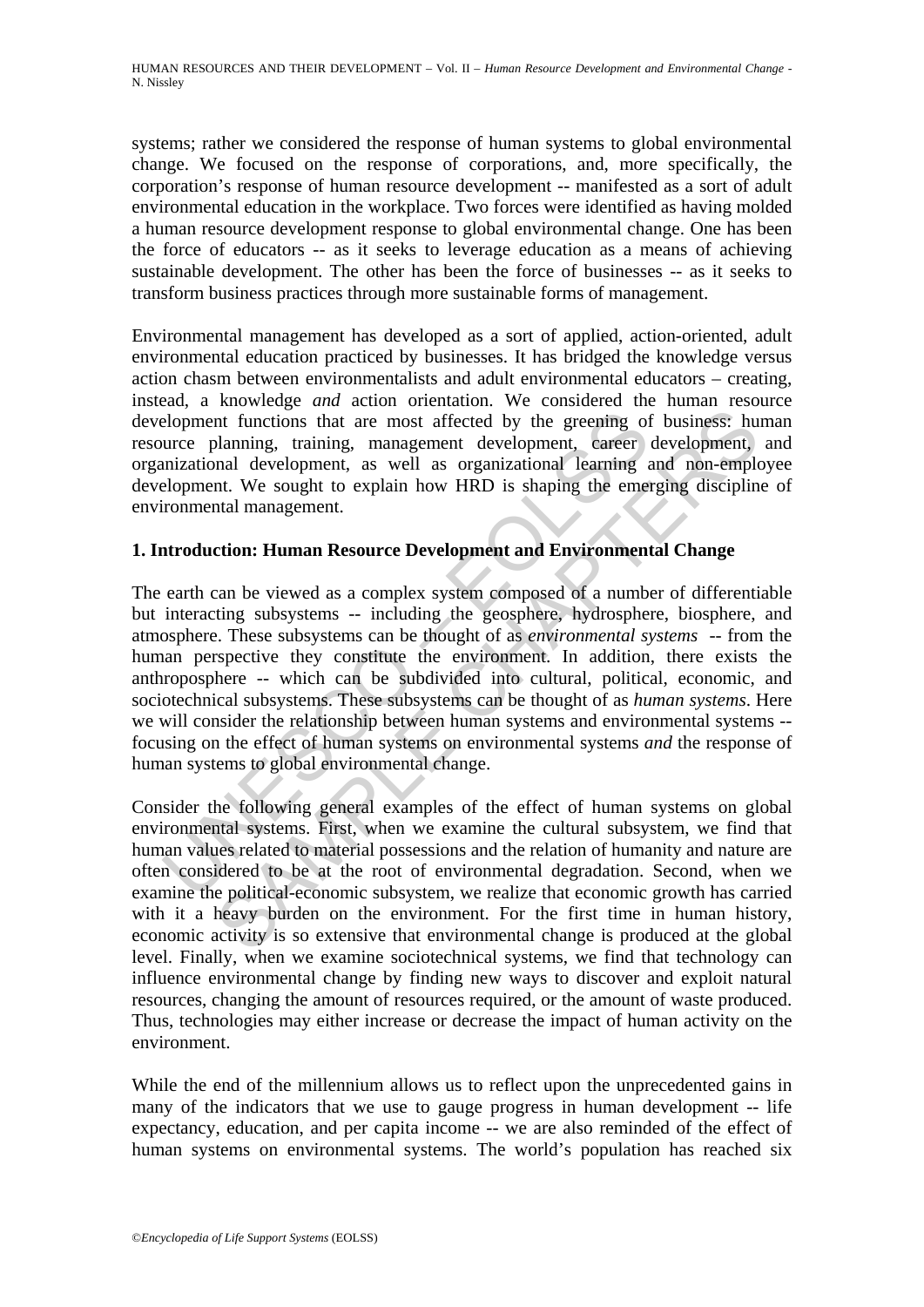billion with projections of future population reaching between eight and twelve billion in 2050, with nearly all of the growth expected in the developing world. This increase in people is accompanied by an increase in the diversity of the actors who influence how our human systems and environmental systems are shaped and what decisions we make. Global food production will struggle to meet the future needs of this growing population without a transition to more resource-efficient and less polluting farming methods. And, similarly, consumption of natural resources remains high in modern industrial economies -- putting an enormous strain on already stressed environmental systems. The scope and intensity of the impact of human systems is increasingly causing globalscale degradation to environmental systems.

## **2. Global Environmental Change: The Response of Human Systems**

a truism that the development of human systems (e.g., cultural, p sociotechnical subsystems) and particularly the rise of modern in fecting global environmental change. Here we will seek not ment of human systems on enviro m that the development of human systems (e.g., cultural, political, econo<br>cchnical subsystems) and particularly the rise of modern industrial econo<br>g global environmental change. Here we will seek not merely to consider<br>f It is a truism that the development of human systems (e.g., cultural, political, economic, and sociotechnical subsystems) and particularly the rise of modern industrial economies is effecting global environmental change. Here we will seek not merely to consider the effect of human systems on environmental systems; rather we will also consider the response of human systems to global environmental change. Four kinds of actors are recognized as making significant, organized responses to global environmental changes: governments, communities, social movements, and corporations. We will focus on the response of corporations, and, more specifically, the corporation's response of human resource development (HRD) -- manifested as a sort of adult environmental education in the workplace.

Two forces have molded the response of human resource development. One is the force of educators -- as it seeks to leverage education as a means of achieving sustainable development. The other is the force of businesses -- as it seeks to transform business practices through more sustainable forms of management. Here we will examine these two forces -- education and business -- that have molded a human resource development response to global environmental change. We will explain the interrelatedness of the responses of transnational environmental education institutions, adult environmental education, the growth of the environment industry, environmental management -- and, how these have given rise to the practice of HRD in environmental management.

# **2.1. Transnational Environmental Education Institutions**

Major United Nations reports have recognized that our global environmental problems will not be solved by a single action, but through long-term strategies for achieving sustainable development. Education has been offered as one such long-term strategy. The United Nations (UN), especially the United Nations Environment Program (UNEP), and other international organizations have been working in the field of environmental education for nearly the last thirty years (since the Stockholm Conference in 1972).

In 1972, the United Nations Conference on the Human Environment (the Stockholm Conference) recommended the creation of a UN Environment Program -- "an international program in environmental education, interdisciplinary in approach, in school and out of school, encompassing all levels of education and directed towards the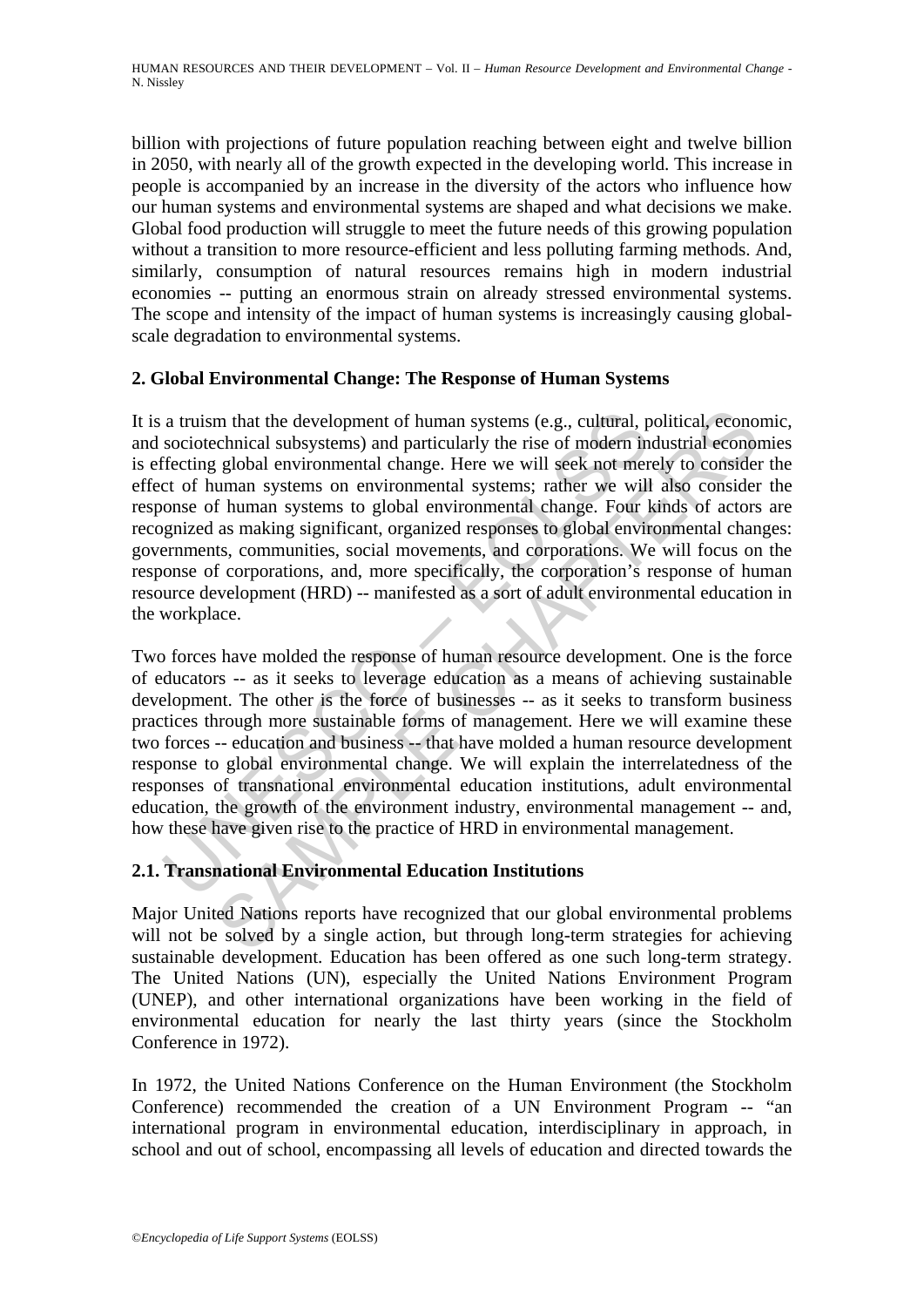general public, in particular the ordinary citizen living in rural and urban areas, youth and adult alike, with a view to educating him as to the simple steps he might take, within his means, to manage and control his environment."

Twenty years later, the United Nations Conference on Environment and Development (UNCED) held in 1992 in Rio de Janeiro (the "Earth Summit") served as an important milestone for environmental education. *Agenda 21*, the blueprint for action from the UNCED Earth Summit in Rio de Janeiro, elevated the status of environmental education, stating "education is critical for promoting sustainable development and improving the capacity of the people to address environment and development issues." In addition, *Agenda 21* afforded education its own chapter -- *Chapter 36, Promoting education, public awareness and training*, which called on nations to prepare a national strategy for environmental education and training.

While the twenty years between Stockholm and Johannesburg witnessed great strides in environmental education, especially in terms of increasing awareness and a rise in knowledge about environmental issues, some ask whether it had managed to change people's behavior or moved them into taking action for the environment. This concern has also been raised in the field of adult environmental education -- framed as knowledge versus action concern.

## **2.2. Adult Environmental Education**

Example about environmental sissues, some as twitched above the approached above the approached issues, some ask whether it had not also been raised in the field of adult environmental education also been raised in the fie The material control of the question and Johannesburg witnessed great striduction<br>that education, especially in terms of increasing awareness and a ris<br>about environmental issues, some ask whether it had managed to chahavi Some transnational institutions have also focused more specifically on *adult* environmental education. For example, the Fifth International Conference on Adult Education (CONFINTEA V) organized by the United Nations Educational, Scientific and Cultural Organization (UNESCO) was held in Hamburg, Germany in July 1997. *Adult Environmental Education: Awareness for Environmental Action* was one of 33 thematic working groups. Adult education was recognized as crucial "in addressing the world's environmental problems, since adults are the current decision-makers of the world." In addition, the conference asserted that environment is projected as a key issue in adult education for the twenty-first century.

While adult environmental education has been recognized as a response to global environmental change, the approach has remained knowledge-focused as witnessed by the growth of a vocabulary that includes terms like: "environmental andragogy," "green literacy," and "pedagogy of ecological responsibility." Criticism of adult environmental education is characterized by the questioning of the objective of environmental education for adult learners: *knowledge or action*? In this argument, environmentalists are positioned as supporting the action objective, which is less likely true of adult educators, who are positioned as concerned with knowledge rather than action objectives. However, this is changing. The Final Report of CONFINTEA V reads, "We commit ourselves to: Promoting the competence and involvement of civil society in dealing with environmental and development problems ... by making use of adult education." Notice the emphasis on competence (knowledge) *and* involvement (action). The question remains -- who will take action? In the report of the World Commission on Environment and Development, *Our Common Future*, change is understood to be promoted through non-governmental organizations (NGOs), industries, trade unions,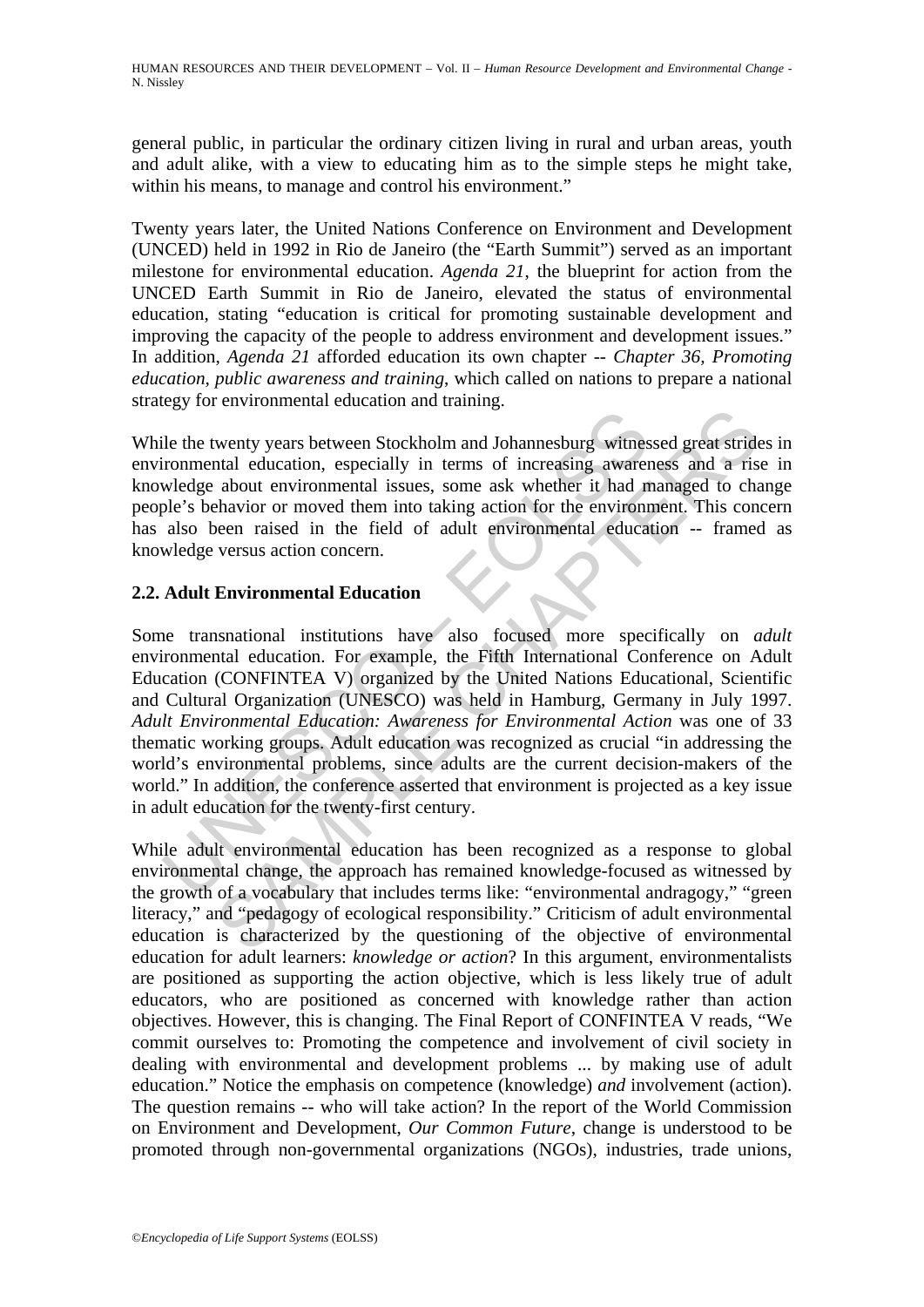youth groups, scientific research organizations, and the media -- not through educational institutions.

lack of recognition of the growth of the intertwining of HRD<br>agement. Here we illuminate how HRD practices are<br>ronmental management practices and suggest this relationship wi<br>ne new millennium.<br>TO ACCESS ALL THE 15 PAGES O Recall, in the Final Report of CONFINTEA V, adult education was recognized as crucial "in addressing the world's environmental problems, since adults are the current decision-makers of the world." More accurately stated (given the reality of political power) adults -- *acting within businesses in modern industrial economies* -- are the current decision-makers of the world. Thus, businesses, not educational institutions, are the conduits of change. The report of the World Commission on Environment and Development, *Our Common Future*, appears to have been correct. As we enter the new millennium we are able confidently to state that we are seeing businesses assume this role. We have witnessed the birth of environmental management -- a sort of applied, action-oriented, adult environmental education practiced by businesses. However, there is a lack of recognition of the growth of the intertwining of HRD and environmental management. Here we illuminate how HRD practices are intertwined with environmental management practices and suggest this relationship will continue to grow in the new millennium.

TO ACCESS ALL THE **15 PAGES** OF THIS CHAPTER, Visit: http://www.eolss.net/Eolss-sampleAllChapter.aspx

#### **Bibliography**

- - -

Blum, G., Blumberg, J., & Korsvold, Å. (1997). *Environmental Performance and Shareholder Value.* Geneva: World Business Council for Sustainable Development. [This report contains fifteen practical cases drawn from a cross-section of industry illustrating increased shareholder value through good environmental management].

The recognition of the growth of the intertwining of HRD and environment.<br>
Int. Here we illuminate how HRD practices are intertwined<br>
Int. Here we illuminate how HRD practices are intertwined<br>
Intelnational management prac Canadian Council for Human Resources in the Environment Industry (1999). *A Profile of the Canadian Environment Industry and its Human Resources.* Calgary: Canadian Council for Human Resources in the Environment Industry. [Canada is in the forefront of managing the relationship between environmental management and human resource development. This is a report of the Canadian Council for Human Resources in the Environment Industry (CCHREI). It is exemplary for the presentation of data needed to support analysis of the relationship between environmental management and human resource development].

Carlsson, U. & Mkandala, S. (1999). Environmental education: global trends and local reality. *Environmental Education and Information* **18**(3), 203-210. [This paper provides a good overview of the United Nations system and other international organizations in the field of environmental education over the last twenty-five years. It also describes new directions of environmental education].

Gay, C. (1998). *New qualifications and training needs in environment-related sectors: Synthesis of studies carried out in Austria, Belgium, Denmark, Spain, France, Greece, Italy and the United Kingdom.* Thessaloniki, Greece: CEDEFOP-European Centre for the Development of Vocational Training. [This 1998 research project sponsored by CEDEFOP (the European Centre for the Development of Vocational